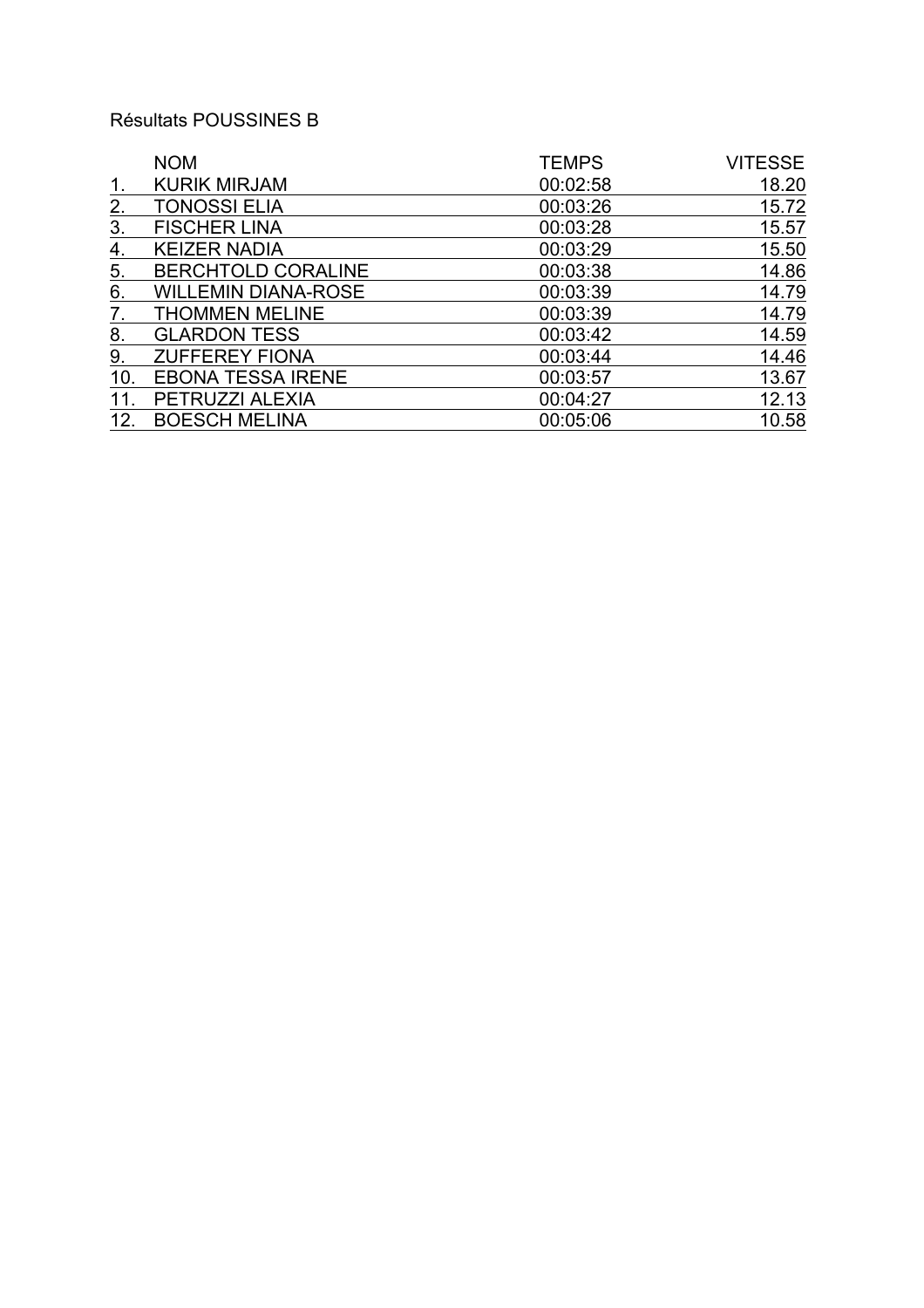# Résultats POUSSINS B

|     | <b>NOM</b>               | <b>TEMPS</b> | <b>VITESSE</b> |
|-----|--------------------------|--------------|----------------|
| 1.  | <b>FENET MAXENCE</b>     | 00:02:48     | 19.28          |
| 2.  | <b>SIMEONE KYANU</b>     | 00:02:53     | 18.72          |
| 3.  | <b>KELSALL SAMUEL</b>    | 00:02:54     | 18.62          |
| 4.  | <b>FRANK MAXIMILIAN</b>  | 00:02:55     | 18.51          |
| 5.  | <b>SENANGE THOMAS</b>    | 00:02:57     | 18.30          |
| 6.  | <b>NOBS GABRIEL</b>      | 00:02:58     | 18.20          |
| 7.  | <b>SENANGE MATHEO</b>    | 00:03:07     | 17.32          |
| 8.  | <b>HUBSCHI NATHAN</b>    | 00:03:21     | 16.11          |
| 9.  | <b>BOUVERET LOIC</b>     | 00:03:26     | 15.72          |
| 10. | <b>RAU MATHYS</b>        | 00:03:37     | 14.93          |
| 11. | <b>MUHLEMANN ZACK</b>    | 00:03:38     | 14.86          |
| 12. | <b>LECLERCQ JONATHAN</b> | 00:04:20     | 12.46          |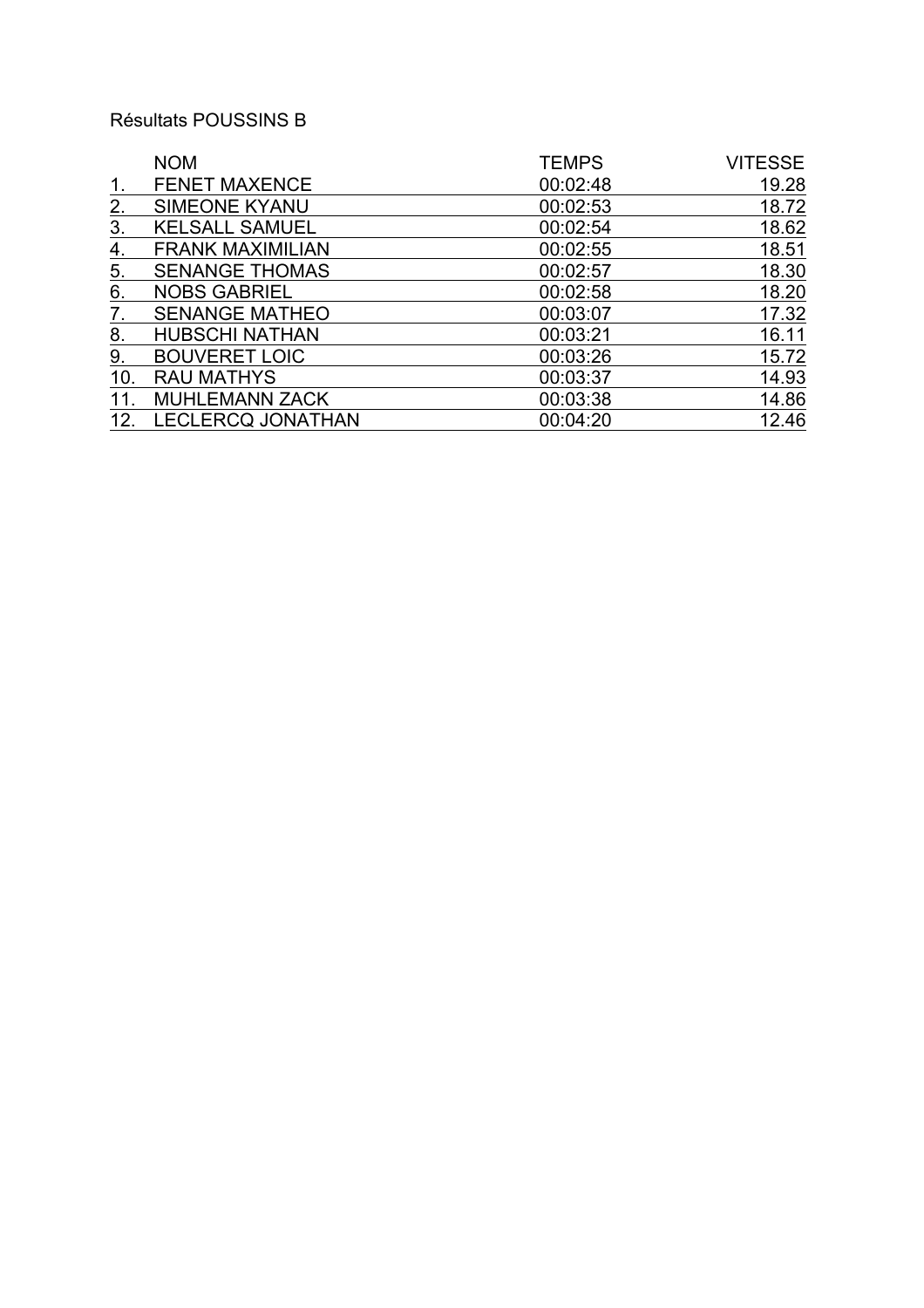## Résultats POUSSINES A

|                  | <b>NOM</b>                | <b>TEMPS</b> | <b>VITESSE</b> |
|------------------|---------------------------|--------------|----------------|
|                  | <b>EBONA EMMA SORIANE</b> | 00:02:27     | 22.04          |
| 2.               | <b>PICT MAEVA</b>         | 00:02:42     | 20.00          |
| $\overline{3}$ . | <b>PICT AURELIE</b>       | 00:02:48     | 19.28          |
| 4.               | <b>MELO HIPPOLYTE</b>     | 00:02:52     | 18.83          |
| 5.               | <b>SEBO GABRIELLE</b>     | 00:02:54     | 18.62          |
| 6.               | <b>DUMAUTHIOZ MARION</b>  | 00:03:02     | 17.80          |
| $\overline{7}$ . | <b>FISCHER NORA</b>       | 00:03:03     | 17.70          |
| 8.               | <b>NOEL CHLOE</b>         | 00:03:08     | 17.23          |
| 9.               | <b>GOLAY EMMA</b>         | 00:03:09     | 17.14          |
| 10.              | <b>NICOLET SIBYLLE</b>    | 00:03.12     | 16.87          |
| 11.              | <b>BETI ALEXIA</b>        | 00:03:18     | 16.36          |
| 12.              | <b>LALLY ELISABETH</b>    | 00:03:18     | 16.36          |
| 13.              | <b>GIANNUZZO CHIARA</b>   | 00:03:19     | 16.28          |
| 14.              | <b>BETI LAURA</b>         | 00:03:20     | 16.20          |
| 15.              | <b>DUPERTUIS MARION</b>   | 00:03:24     | 15.88          |
| 16.              | <b>THOMMEN LEA</b>        | 00:03:29     | 15.50          |
| 17.              | <b>TAPPIN BEATRICE</b>    | 00:03:32     | 15.28          |
| 18.              | <b>LATELLA CLEO</b>       | 00:03:32     | 15.28          |
| 19.              | <b>MUHLEMANN SEDONA</b>   | 00:03:45     | 14.40          |
| 20.              | <b>SAUGY AMELIE</b>       | 00:04:06     | 13.17          |
| 21.              | <b>BUCLIN CHARLOTTE</b>   | 00:04:08     | 13.06          |
| 22.              | <b>CORDEY ANNA-LEA</b>    | 00:04:37     | 11.69          |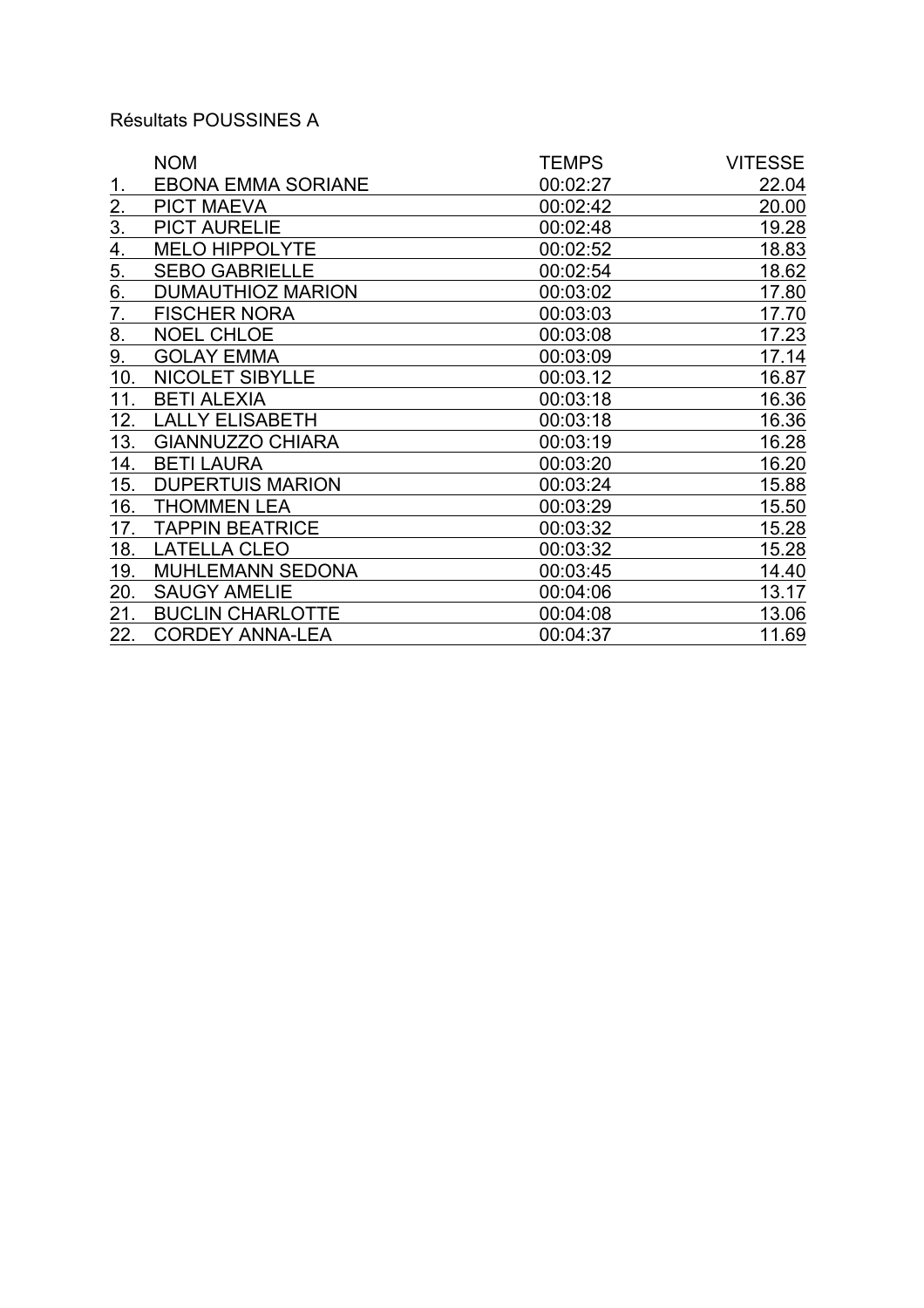## Résultats POUSSINS A

|                  | <b>NOM</b>                 | <b>TEMPS</b> | <b>VITESSE</b> |
|------------------|----------------------------|--------------|----------------|
| 1.               | <b>STETTLER ROMAIN</b>     | 00:02:26     | 22.19          |
| 2.               | <b>BRYNER THOMAS</b>       | 00:02:31     | 21.45          |
| $\overline{3}$ . | <b>DUBOIS LOIC</b>         | 00:02:34     | 21.03          |
| 4.               | <b>EMPANA MELVIL</b>       | 00:02:36     | 20.76          |
| 5                | <b>NUSSBERGER MARVIN</b>   | 00:02:38     | 20.50          |
| 6.               | <b>JACQUIER TIMOTE</b>     | 00:02:42     | 20.00          |
| 7.               | <b>DUNAND KILIAN</b>       | 00:02:43     | 19.87          |
| 8.               | <b>NOBS JULIEN</b>         | 00:02:46     | 19.51          |
| 9.               | <b>NIKOLIC ALESKA</b>      | 00:02:48     | 19.28          |
| 10.              | <b>CLAUDE MATTI</b>        | 00:02:51     | 18.94          |
| 11.              | <b>NIEVA MATHIAS</b>       | 00:02:57     | 18.30          |
| 12.              | <b>DUFAUT ARON</b>         | 00:03:00     | 18.00          |
| 13.              | YERLY NATHAN               | 00:03:01     | 17.90          |
| 14.              | <b>NOEL ALEXANDRE</b>      | 00:03:03     | 17.70          |
| 15.              | <b>KEIZER VINCENT</b>      | 00:03:06     | 17.41          |
| 16.              | <b>FIEBIGER KELIAN</b>     | 00:03:06     | 17.41          |
| 17.              | <b>GRUNDER ANTOINE</b>     | 00:03:07     | 17.32          |
| 18.              | <b>SCHONBERGUER ARNAUD</b> | 00:03:08     | 17.23          |
| 19.              | <b>DAYER COLIN</b>         | 00:03:12     | 16.87          |
| 20.              | <b>BERTCHOLD LUDOVIC</b>   | 00:03:12     | 16.87          |
| 21.              | <b>FRADET CELESTIN</b>     | 00:03:15     | 16.61          |
| <u>22.</u>       | <b>COCHARD THOMAS</b>      | 00:03:17     | 16.44          |
| 23.              | <b>ZUFFEREY FABIO</b>      | 00:03:19     | 16.28          |
| 24.              | <b>JANSSEN SIM</b>         | 00:03:21     | 16.11          |
| 25.              | <b>GLARNER SEBASTIEN</b>   | 00:03:23     | 15.96          |
| 26.              | PRIETO ESTEBAN             | 00:03:26     | 15.72          |
| 27.              | <b>RUIZ THOMAS</b>         | 00:04:14     | 12.75          |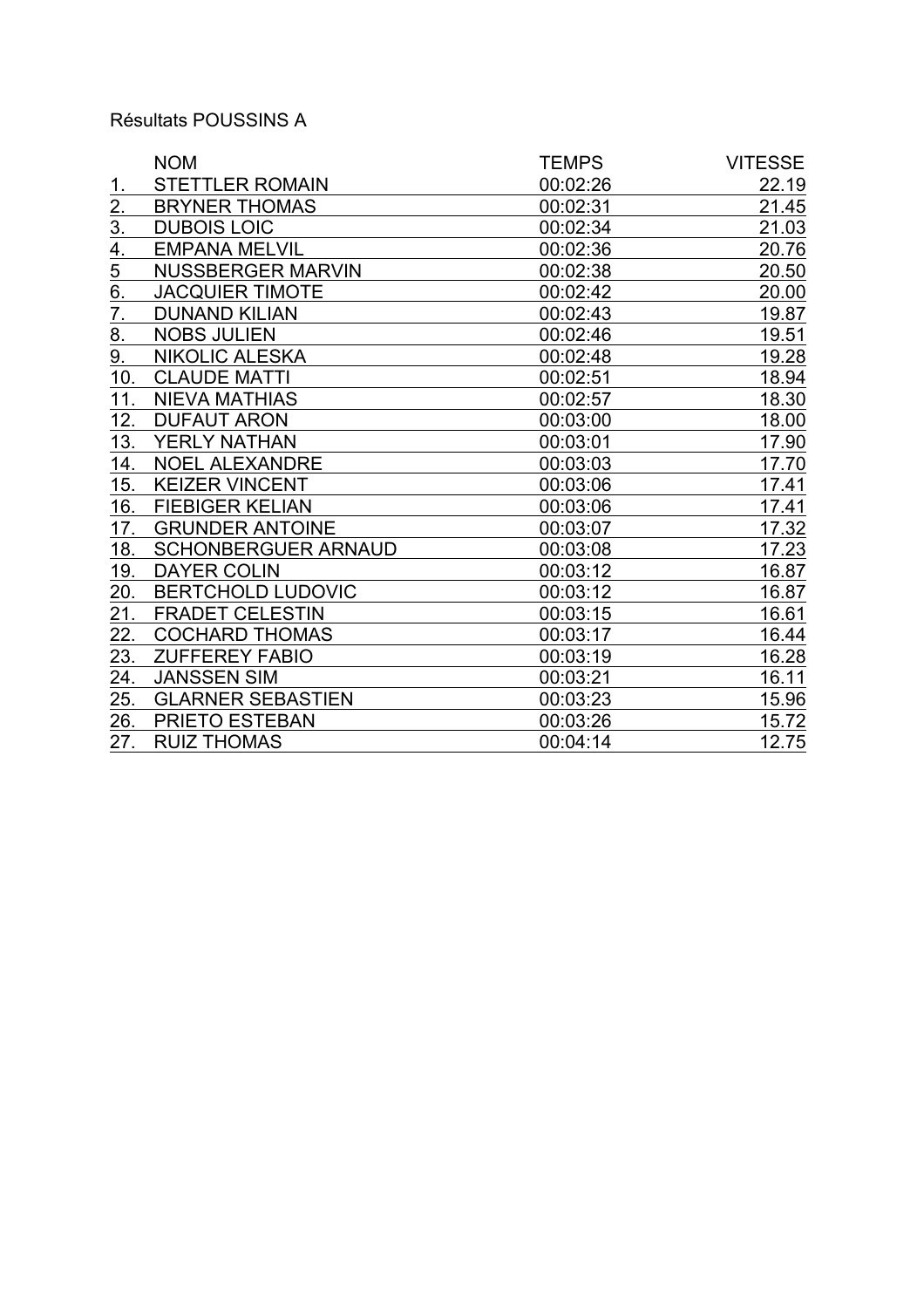# Résultats ECOLIERES B

|                   | <b>NOM</b>               | <b>TEMPS</b> | <b>VITESSE</b> |
|-------------------|--------------------------|--------------|----------------|
| <u>1.</u>         | <b>TONOSSI XENA</b>      | 00:05:09     | 20.97          |
| 2.                | <b>RECORDON OCEANE</b>   | 00:05:20     | 20.25          |
| $\overline{3}$ .  | <b>NUSSBERGER FANNY</b>  | 00:05:23     | 20.06          |
| $\underline{4}$ . | POLETTI SORAYA           | 00:05:25     | 19.93          |
| 5.                | PIETRAPIANA MARIE        | 00:05:45     | 18.78          |
| 6.                | <b>MOSER SASKIA</b>      | 00:06:15     | 17.28          |
| 7.                | <b>MUNOZ PAULA</b>       | 00:06:19     | 17.09          |
| 8.                | <b>SCHEVERLEIN LUISE</b> | 00:06:28     | 16.70          |
| 9.                | <b>BOUVERET LEA</b>      | 00:06:31     | 16.57          |
| 10.               | <b>ALEX COMTE EMMA</b>   | 00:06:39     | 16.24          |
| 11.               | <b>GRUNDER JULIE</b>     | 00:06:44     | 16.03          |
| 12.               | <b>KELSALL LAURENT</b>   | 00:06:46     | 15.96          |
| 13.               | <b>PASCHE NOEMIE</b>     | 00:07:00     | 15.42          |
| 14.               | <b>MARTI NURIA</b>       | 00:07:02     | 15.35          |
| 15.               | NOZDRINA MARIA           | 00:07:08     | 15.14          |
| 16.               | <b>LALLY AMY</b>         | 00:07:49     | 13.81          |
| 17.               | <b>PAULI LEIA</b>        | 00:08:34     | 12.60          |
| 18.               | <b>FUCHS MEGANE</b>      | 00:08:35     | 12.58          |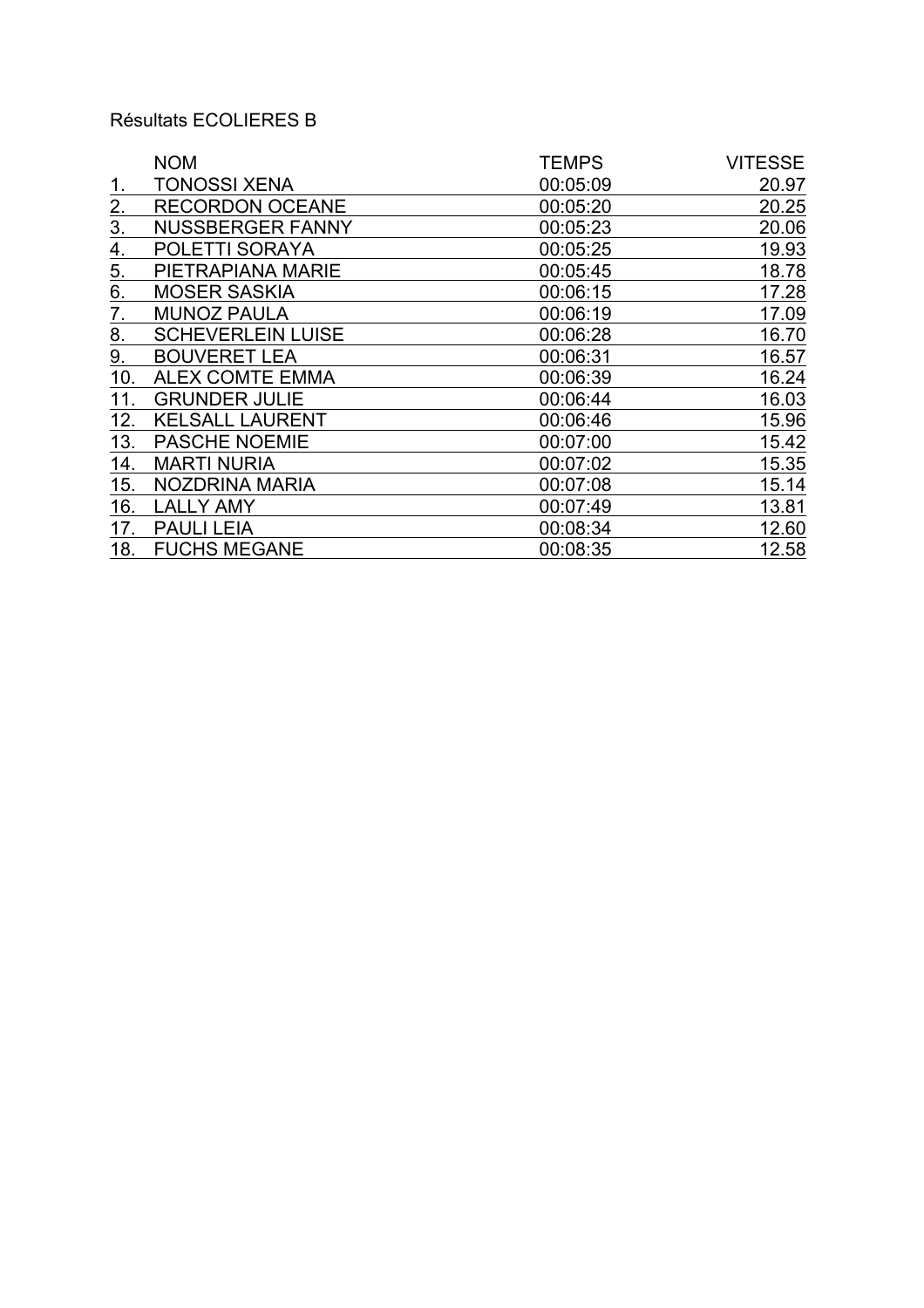# Résultats ECOLIERS B

|     | <b>NOM</b>               | <b>TEMPS</b> | <b>VITESSE</b> |
|-----|--------------------------|--------------|----------------|
| 1.  | <b>TESSARO SAMUEL</b>    | 00:05:32     | 19.51          |
| 2.  | <b>DUBOIS YANN</b>       | 00:05:35     | 19.34          |
| 3.  | <b>FEDI SEBASTIEN</b>    | 00:05:51     | 18.46          |
| 4.  | <b>LEUENBERGER</b>       | 00:06:00     | 18.00          |
| 5.  | <b>HUBER ANTONI</b>      | 00:06:07     | 17.65          |
| 6.  | <b>CORDEY MATTHIEU</b>   | 00:06:10     | 17.51          |
| 7.  | <b>WILLEMIN ARTHUR</b>   | 00:06:12     | 17.41          |
| 8.  | <b>NAVARRO ANGEL</b>     | 00:06:14     | 17.32          |
| 9.  | <b>GLARNER NICOLAS</b>   | 00:06:19     | 17.09          |
| 10. | <b>DASSLO OLIVIER</b>    | 00:06:29     | 16.65          |
| 11. | <b>HALDI DIEGO</b>       | 00:06:41     | 16.15          |
| 12. | <b>DUPERTUIS FLAVIEN</b> | 00:07:29     | 14.43          |
| 13. | ROLLANDAY LENNY          | 00:08:03     | 13.41          |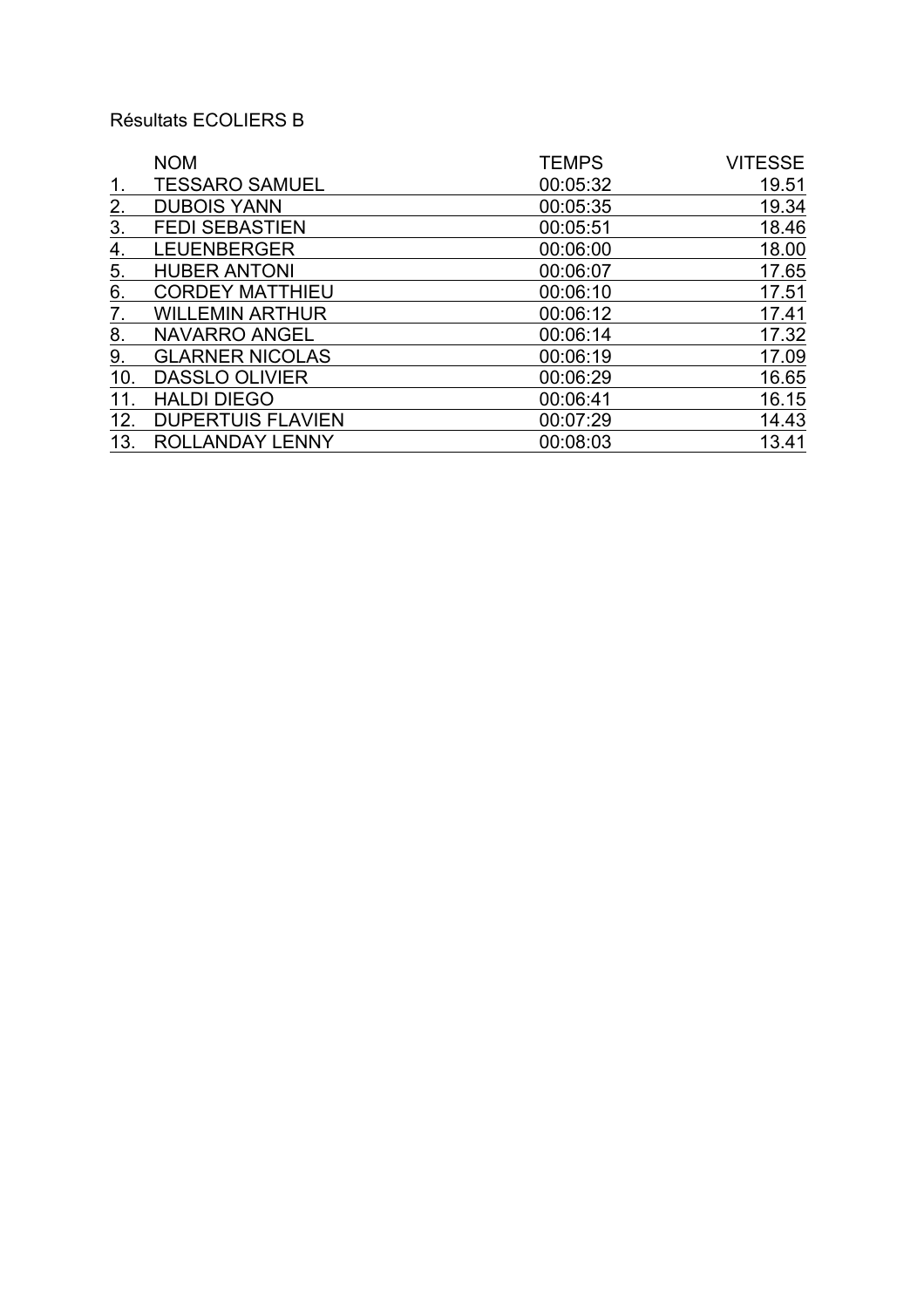# Résultats ECOLIERES A

|              | <b>NOM</b>             | <b>TEMPS</b> | <b>VITESSE</b> |
|--------------|------------------------|--------------|----------------|
|              | <b>RECORDON MARINE</b> | 00:09:38     | 16.81          |
| $\mathbf{2}$ | <b>PAOLIELLO LARA</b>  | 00:09:56     | 16.30          |
| 3.           | <b>SENANGE LYDIE</b>   | 00:10:48     | 15.00          |
| 4.           | COTTIER ROMANE         | 00:11:09     | 14.52          |
| 5.           | RAY I II Y             | 00:11:14     | 14.42          |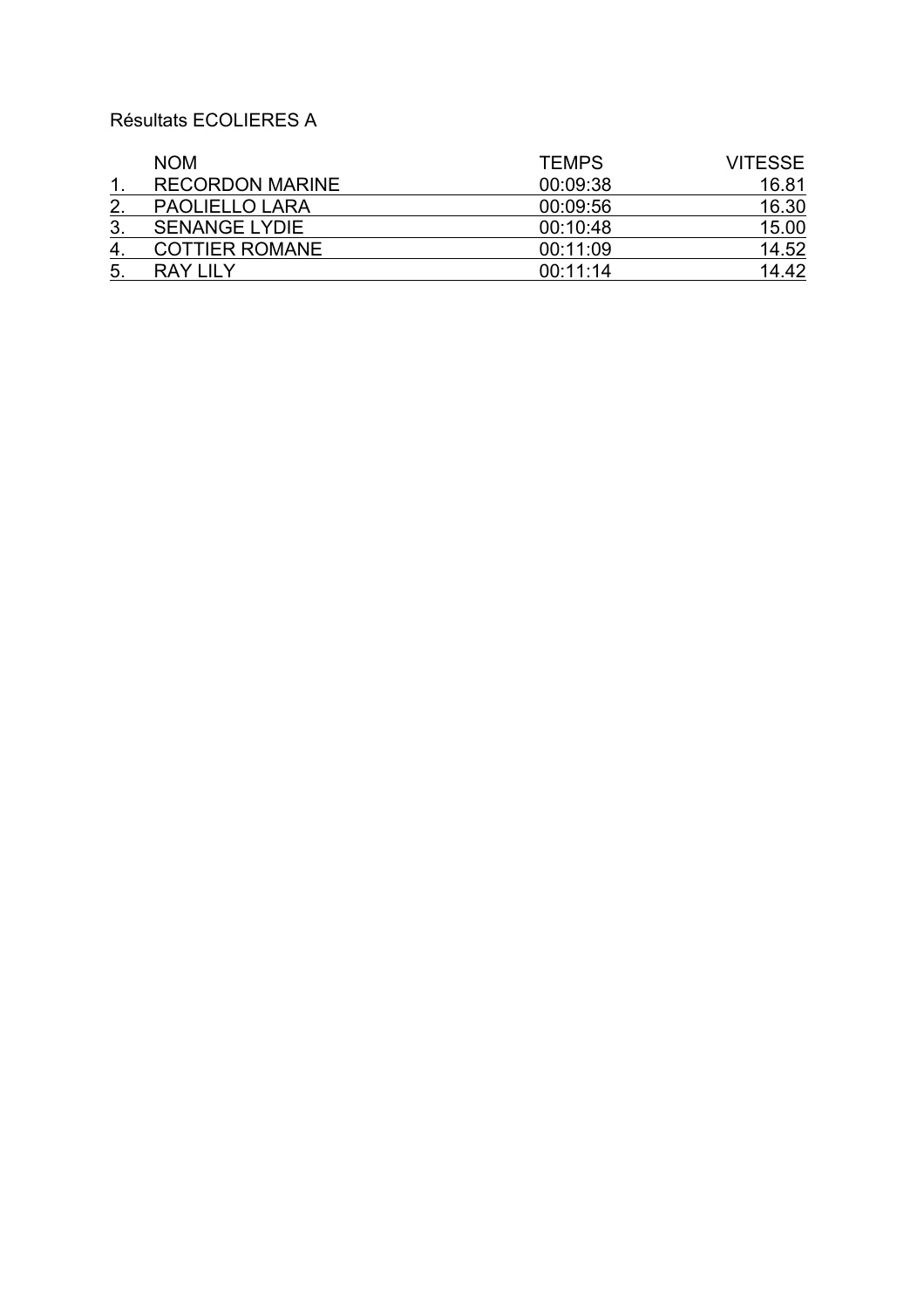# Résultats ECOLIERS A

|                   | <b>NOM</b>                 | <b>TEMPS</b> | <b>VITESSE</b> |
|-------------------|----------------------------|--------------|----------------|
| 1.                | <b>DESPLANCHES FLORIAN</b> | 00:08:33     | 18.94          |
| 2.                | <b>GOLAY SIMON</b>         | 00:08:48     | 18.40          |
| 3.                | <b>LALLY JONATHAN</b>      | 00:08:50     | 18.33          |
| 4.                | <b>CONDOURET MAX</b>       | 00:08:55     | 18.16          |
| $\underline{5}$ . | <b>STETTLER YANN</b>       | 00:08:59     | 18.03          |
| 6.                | <b>RUNGASAMY KISHEN</b>    | 00:09:00     | 18.00          |
| 7.                | <b>BATTAGLINI FLAVIO</b>   | 00:09:02     | 17.93          |
| 8.                | <b>KUNZ ARNO</b>           | 00:09:14     | 17.54          |
| 9.                | <b>JOLY-TESTAULT ERWAN</b> | 00:09:33     | 16.96          |
| 10.               | LEUENBERGER BENOIT         | 00:10:04     | 16.09          |
| 11.               | <b>JOUSSON KENTO</b>       | 00:10:28     | 16.09          |
| 12.               | <b>MITTON PAUL</b>         | 00:10:28     | 15.47          |
| 13.               | <b>STEMPLE HUNTER</b>      | 00:10:55     | 14.83          |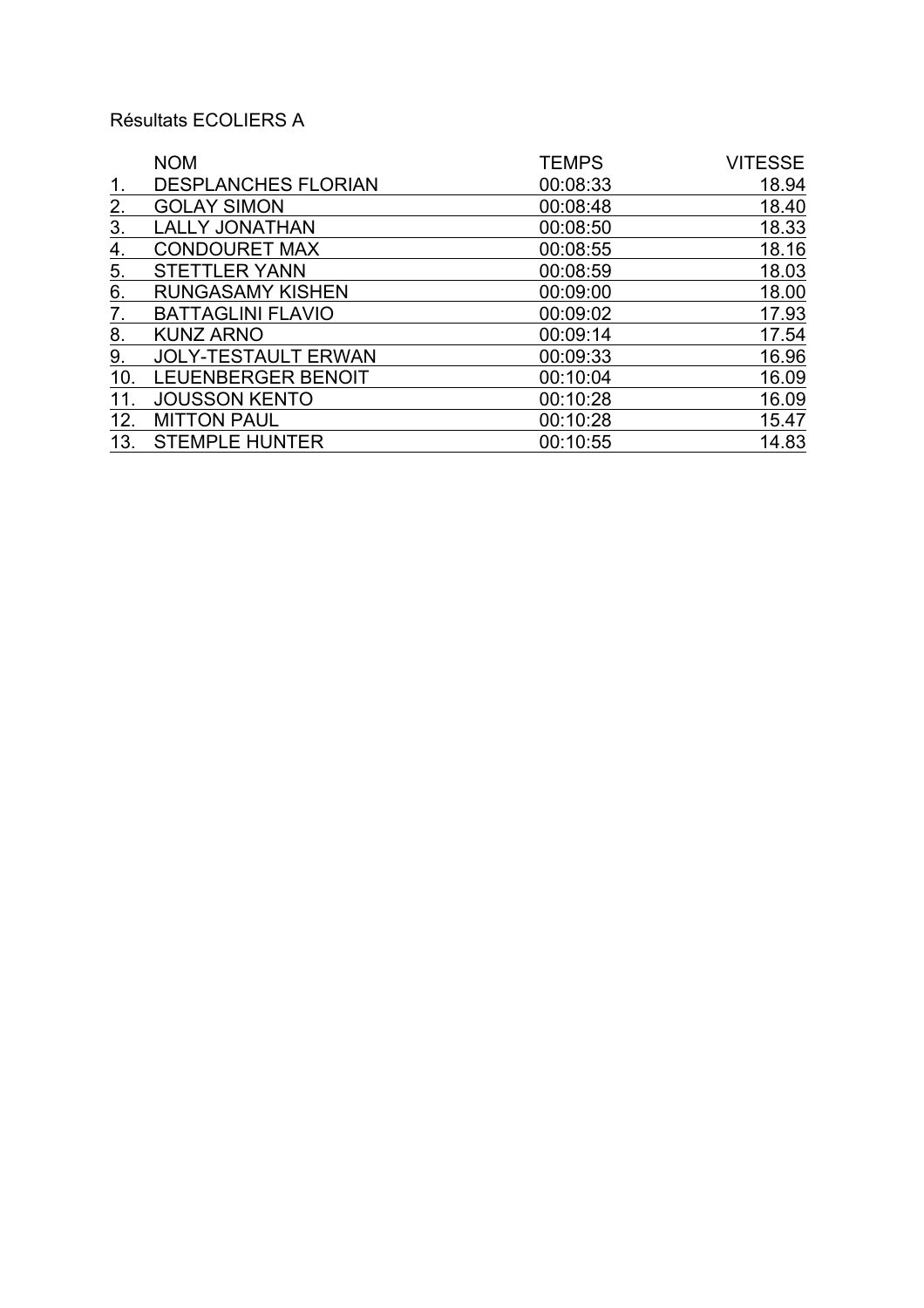## Résultats CADETTES B

|   | <b>NOM</b>           | <b>TEMPS</b> | <b>VITESSE</b> |
|---|----------------------|--------------|----------------|
|   | <b>HERRERO LAURA</b> | $-04:06:59$  | 00.00          |
|   | ZANELLA MATHILDA     | 00:09:22     | 17.29          |
|   | <b>PERINI ELISA</b>  | 00:10:24     | 15.57          |
| Δ | STUKELJA TAMARA      | 00:11:42     | 13.84          |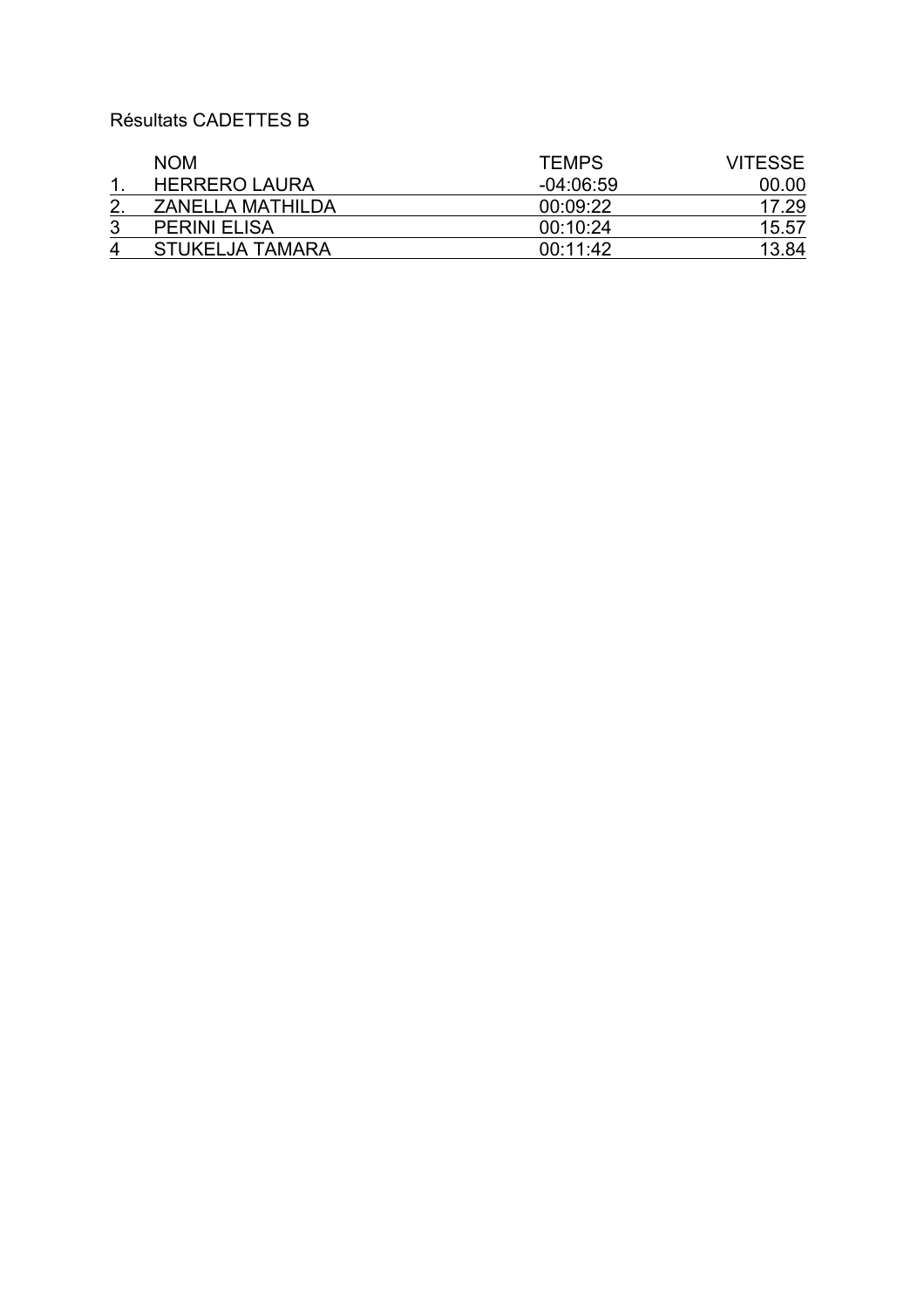## Résultats CADETS B

|               | <b>NOM</b>                | <b>TEMPS</b> | <b>VITESSE</b> |
|---------------|---------------------------|--------------|----------------|
| $\mathbf 1$ . | DE MAGALHAES MICHAEL      | 00:08:16     | 19.59          |
| 2.            | <b>FEVRE ANTOINE</b>      | 00:08:19     | 19.47          |
| 3.            | <b>FAVRE ROBIN</b>        | 00:08:50     | 18.33          |
| 4.            | <b>LABOURIER KEVIN</b>    | 00:08:57     | 18.10          |
| 5.            | POUPART MAX               | 00:09:08     | 17.73          |
| 6.            | <b>BARTHASSERT MAXIME</b> | 00:09:21     | 17.31          |
|               | <b>MOORE JOHANN</b>       | 00:10:22     | 15.62          |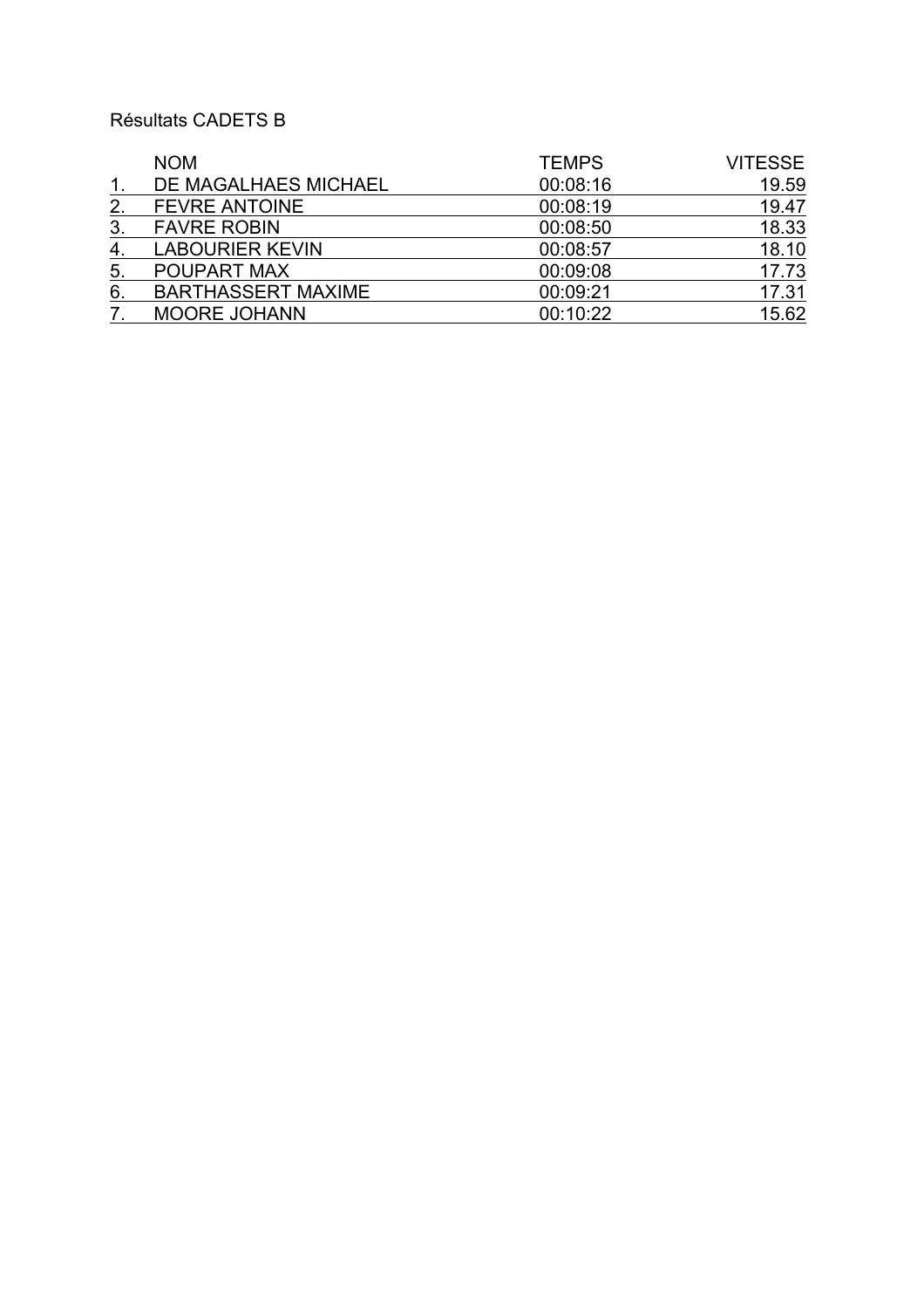Résultats CADETTES A

| <b>NOM</b>               | TEMPS    | <b>VITESSE</b> |
|--------------------------|----------|----------------|
| <b>CHIARELLO DEBORAH</b> | 00:09:27 | 17.14          |
| <b>WILLIG VALENTINA</b>  | 00:10:29 | 15.45          |
| <b>MOHAMMED SHADYA</b>   | 00:11:48 | 13.72          |